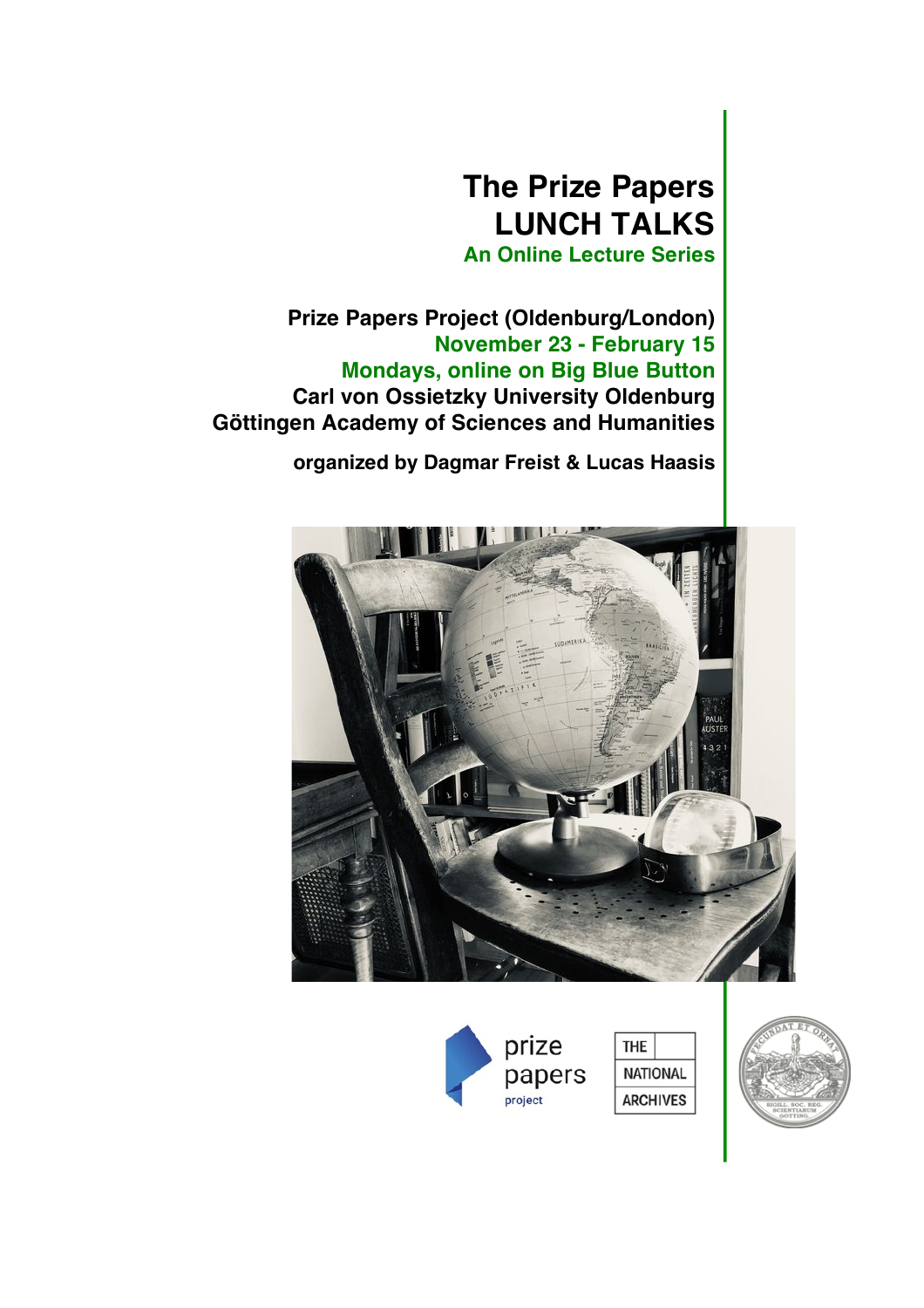The London Prize Papers are a unique source and treasure trove for research. Since its discovery, the collection has already inspired numerous groundbreaking projects in various fields of study and many countries around the globe.

In this online lecture series of the Prize Papers LUNCH TALKS, we will hear seven short lectures from some of the leading experts on and pioneers of working with the collection and discuss with them about their most recent work. The lecture series aims at bringing together renowned scholars, international early-career researchers, master's students as well as the interested public to discuss with us in a relaxed setting - over lunch.

The Prize Papers LUNCH TALKS will take place between November 23, 2020, and February 15, 2021, every other **Monday, at 1-2 pm** (CET).

The event is open to the public, with advance registration requested.

Links to the meeting rooms via the user-friendly platform **BigBlueButton** will be provided after registration. Please contact *lucas.haasis@uni-oldenburg.de* to subscribe to the mailing list and for registration.

#### **Programme**

**23 November: Patrick Schmidt** (Rostock University, GER) "[B]ut he refus'd to go, calling me old dog with many more base ill names". Disobedient officers in the late 17th- and early 18th-century Royal Navy

**14 December: 3-4 pm: Margaret E. Schotte** (York University, Toronto, CA) Navigation Lessons from the Prize Papers

**21 December: 3-4 pm: Thomas M. Truxes** (NYU, US) The Bordeaux-Dublin Letters, 1757: Time Capsule Extraordinaire

**18 January: Margaret Hunt/Leos Müller** (Uppsala/Stockholm University,SWE) Scandinavian peoples, colonies and ships in the Prize Papers

**25 January: Jelle van Lottum** (Radboud University Nijmegen, Huygens, NL) Socio-economic approaches to the Prize Paper Archives: an investigation into early modern labour migration

**01 February: Xabier Lamikiz** (University of the Basque Country, UPV/EHU) Prize Papers taken at the Battle of Vigo Bay (23 October 1702)

**15 February: Marijke van der Wal** (Leiden University, NL) International trade, an instructive journey and linguistic practices revealed in the Heusch correspondence (1664-1665)

**Detailed information and abstracts regarding each Talk will be provided via the mailing list and on our twitter feed https://twitter.com/prize\_papers**

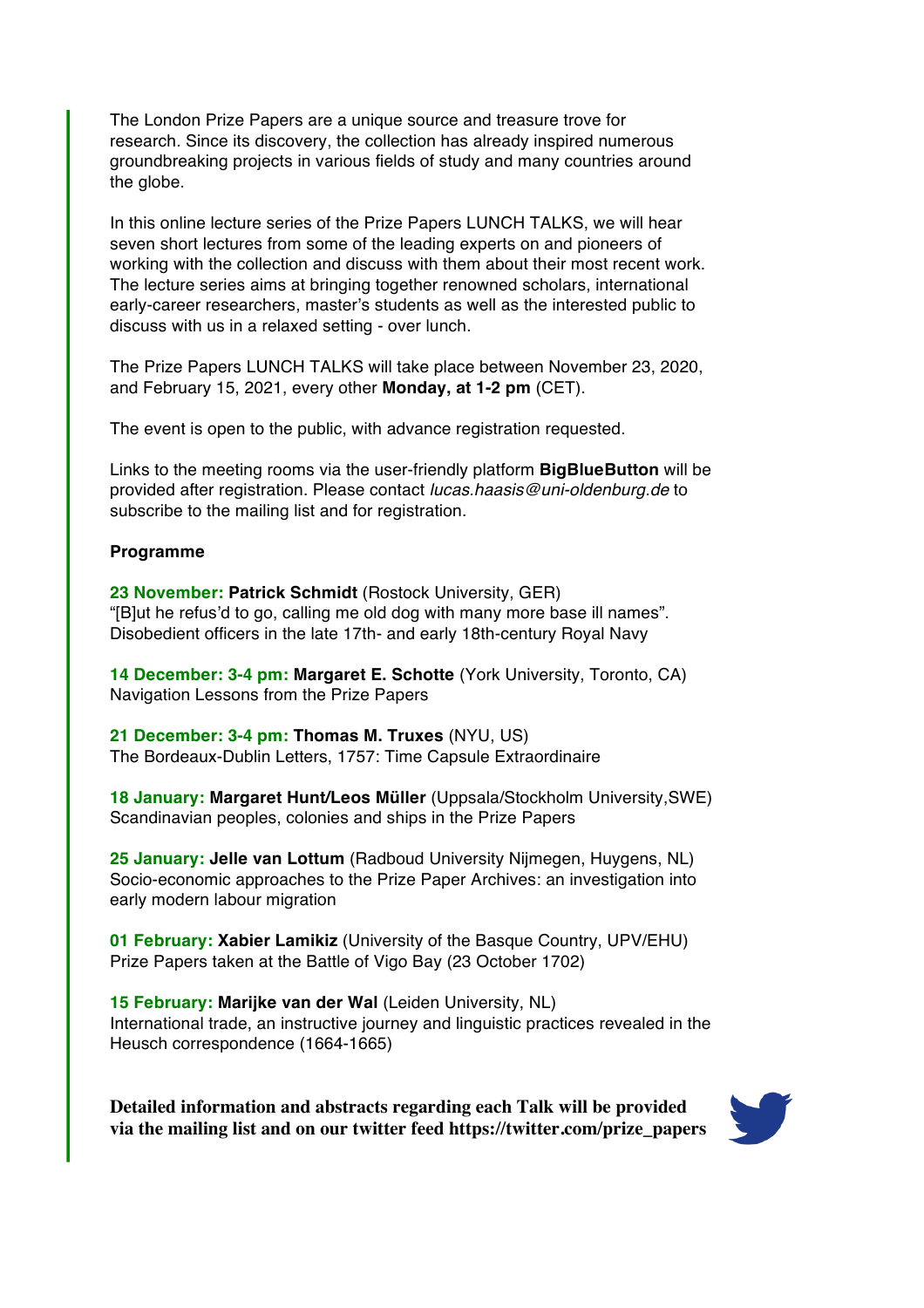# **23 November: Patrick Schmidt** (Rostock University, GER)

## **"[B]ut he refus'd to go, calling me old dog with many more base ill names". Disobedient officers in the late 17th- and early 18th-century Royal Navy**

While full-blown mutinies aboard ocean-going ships during the age of sail have received a good deal of attention in academic and popular literature (the *Bounty* being the most prominent case), the same can't be said for minor cases of disobedience to command committed by individual crew members. The research project presented here looks into such cases with respect to the late  $17<sup>th</sup>$ - and early 18<sup>th</sup>-century Royal Navy. By investigating situations in which the political and social order aboard ship was contested, it aims at achieving a better understanding of the functioning of this order. Rather surprisingly, court martial records from the period under research tell us more about disobedient officers than about disobedient sailors. Accordingly, lieutenants, masters, boatswains and chaplains who defied superior officers will be at the centre of this paper.

**14 December: 3-4 pm: Margaret E. Schotte** (York University, Toronto, CA)

## **Navigation Lessons from the Prize Papers**

In researching her recent book, *Sailing School: Navigating Science and Skill, 1550-1800* (Johns Hopkins UP, 2019)*,* Margaret E. Schotte spent many hours with the Prize Papers collection. Her book is a compelling comparative study of navigators in early modern Europe and investigates how early modern sailors developed mathematical and technical expertise in the age of exploration and the print revolution. The book just recently won the Leo Gershoy Award for the best 2019 book in 17/18c European history. In her Lunch Talk, Margaret E. Schotte will highlight a few puzzles about early modern navigational education that the Prize Papers helped to solve.

# **21 December: 3-4 pm: Thomas M. Truxes** (NYU, USA)

#### **The Bordeaux-Dublin Letters, 1757: Time Capsule Extraordinaire**

In his book *The Bordeaux-Dublin Letters, 1757* (OUP/British Academy, 2013), Thomas M. Truxes, together with his co-editors Louis Cullen and John Shovlin, presents 125 letters carried aboard a ship, the Two Sisters of Dublin, captured at sea in 1757, in the midst of the Seven Years War (1756-1763). Most of the letters lay unopened for 250 years until they were rediscovered in the National Archives in 2011.The letters from members of the Irish community in Bordeaux and their relatives, friends and trading partners in Ireland communicate the concerns and understandings of ordinary people in a diasporic community during wartime. Written by sailors, merchants, servants, prisoners of war, priests, clerks, and many women, the letters vividly illustrate social and economic structures familiar to historians of early modern trade and the expatriate communities of the Atlantic world.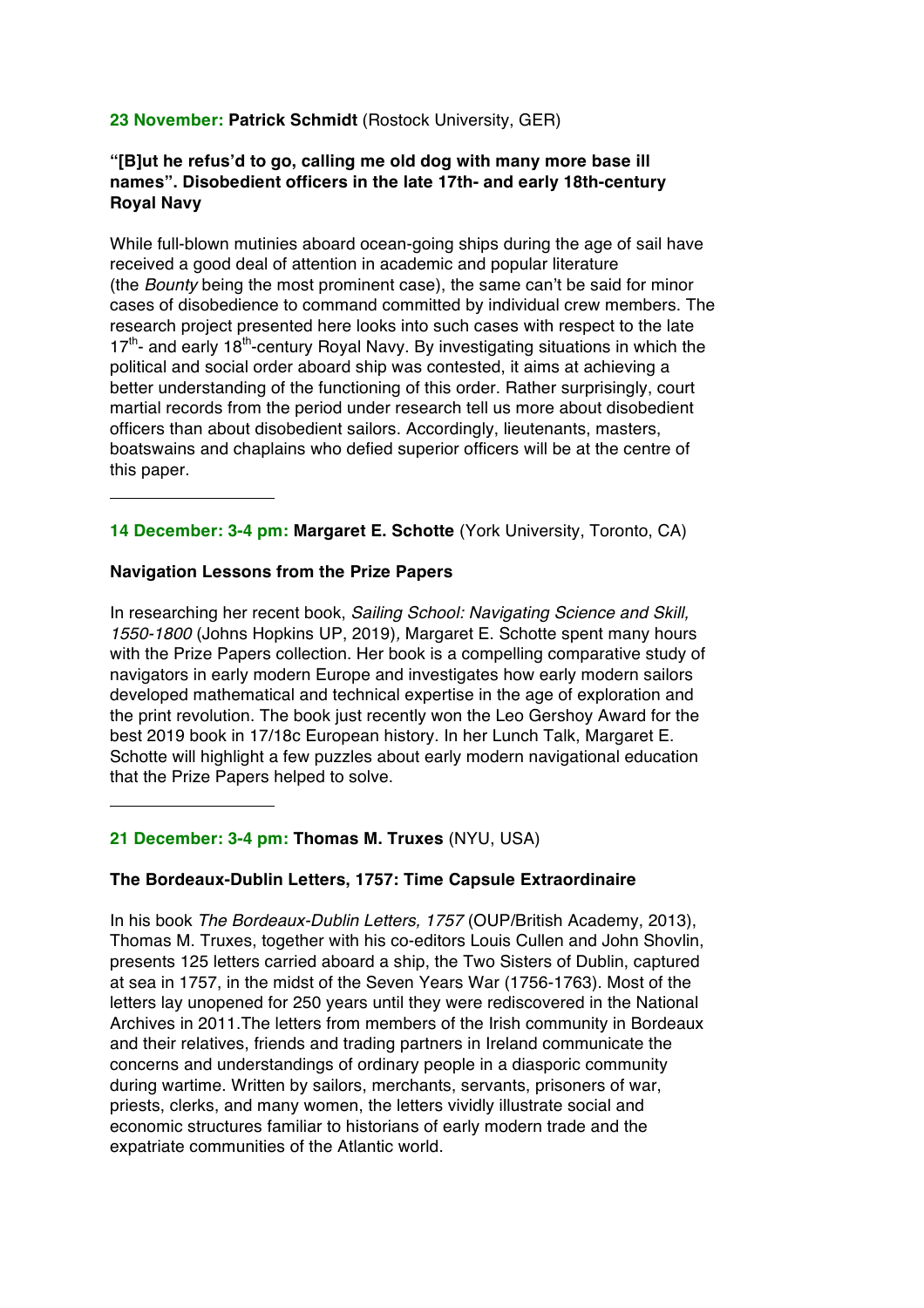**18 January: Margaret Hunt/Leos Müller** (Uppsala/Stockholm University,SWE)

#### **Scandinavian peoples, colonies and ships in the Prize Papers**

In their VR project *The Scandinavian Prize Papers: Global and maritime History in the Early Modern Period*, funded by a grant from the Swedish Research Council/Vetenskapsrådet, Margaret Hunt and Leos Müller use the Prize Papers collection to explore knowledge and knowledge transfer between non-elite people (sailors, skippers, ocean travellers) in an age of global trade and travel. In their Lunch Talk they will provide insight into and present some of the results of their four-year project to inventory the Scandinavian Prize Papers and study them in depth with a view toward a better understanding of Scandinavian shipping, local and global knowledge networks and non-elite culture.

**25 January: Jelle van Lottum** (Radboud University Nijmegen, Huygens, NL)

# **Socio-economic approaches to the Prize Paper Archives: an investigation into early modern labour migration**

In his research, Jelle van Lottum has used the varied material from the Prize Paper archive in multiple ways, using different methods from the social sciences. In his presentation he will discuss some of the approaches he has used in the last 15 years which vary from the use of a (basic) biographical approach to get an insight in the position of female migrants in Amsterdam, the application of econometric methods to analyse the link between human capital and labour productivity, to the use of GIS techniques to uncover changes in labour mobility in the maritime sector. In his Lunch Talk, he will also explain how these different approaches have one shared goal: trying to better understand the role of labour migration in the early modern economy and society.

**01 February: Xabier Lamikiz** (University of the Basque Country, UPV/EHU)

# **Prize Papers taken at the Battle of Vigo Bay (23 October 1702)**

In June 1702, a Spanish commercial fleet consisting of eighteen ships left the port of Veracruz for Cádiz guarded by a French squadron. The War of Spanish Succession had broken out the year before. The fleet carried a large amount of Mexican silver consigned to both the merchant community of Cádiz and the king of Spain. The English and Dutch knew about this treasure and were hoping to intercept the fleet. But, in an attempt to avoid the enemy, the Spaniards decided to call at the port of Vigo, in northern Spain, instead of Cádiz in the south. Their efforts were in vain. On 23 October 1702, the English and Dutch navies attacked the fleet at Vigo Bay and burnt most of the Spanish vessels. They also managed to capture the private papers of three merchants. These papers are a rarity that shed valuable light on the functioning of the Spanish colonial trade in the second half of the seventeenth century. In his Lunch Talk, Xabier Lamikiz will tell us more about this intriguing story and provides us with insights into his fantastic new project.